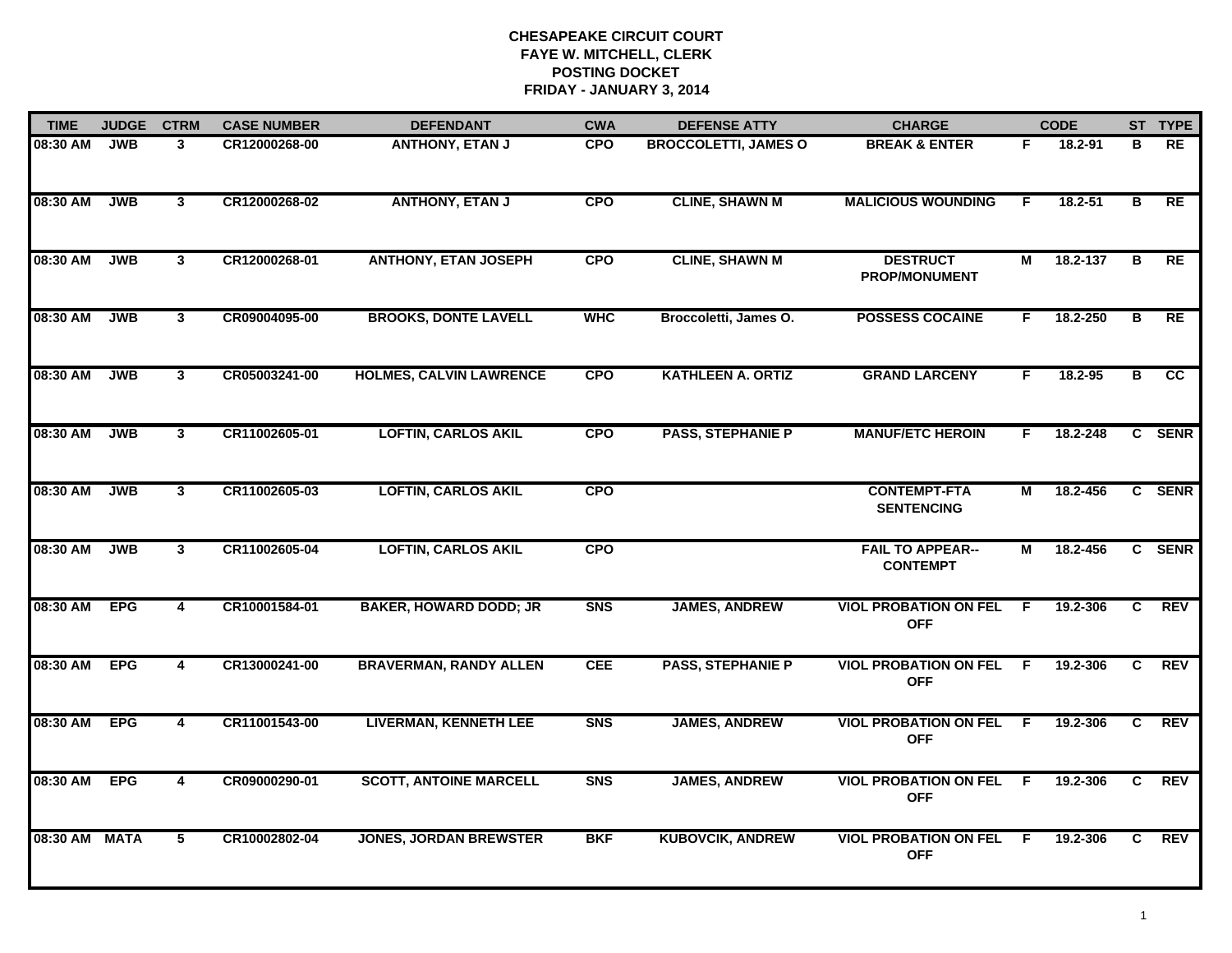| <b>TIME</b>   | <b>JUDGE</b> | <b>CTRM</b>     | <b>CASE NUMBER</b> | <b>DEFENDANT</b>                 | <b>CWA</b> | <b>DEFENSE ATTY</b>      | <b>CHARGE</b>                              |    | <b>CODE</b>  |    | ST TYPE       |
|---------------|--------------|-----------------|--------------------|----------------------------------|------------|--------------------------|--------------------------------------------|----|--------------|----|---------------|
| 08:30 AM MATA |              | 5               | CR13001729-00      | <b>REYNOLDS, CODY PATRICK</b>    | <b>DAW</b> | Winn, A Robinson         | <b>FORGERY</b>                             | F. | 18.2-172     | C. | <b>SENR</b>   |
| 08:30 AM MATA |              | $5\overline{ }$ | CR13001729-01      | <b>REYNOLDS, CODY PATRICK</b>    | <b>DAW</b> | Winn, A Robinson         | <b>UTTER FORGED CHECK</b>                  | E  | 18.2-172     | C  | <b>SENR</b>   |
| 08:30 AM MATA |              | 5               | CR13001729-02      | <b>REYNOLDS, CODY PATRICK</b>    | <b>DAW</b> | Winn, A Robinson         | <b>FORGERY</b>                             | F  | 18.2-172     |    | C SENR        |
| 08:30 AM MATA |              | 5               | CR13001729-03      | <b>REYNOLDS, CODY PATRICK</b>    | <b>DAW</b> | Winn, A Robinson         | <b>UTTER FORGED CHECK</b>                  | F  | 18.2-172     |    | C SENR        |
| 08:30 AM MATA |              | 5               | CR13001729-04      | <b>REYNOLDS, CODY PATRICK</b>    | <b>DAW</b> | Winn, A Robinson         | <b>FORGERY</b>                             | F. | 18.2-172     |    | C SENR        |
| 08:30 AM MATA |              | 5               | CR13001729-05      | <b>REYNOLDS, CODY PATRICK</b>    | <b>DAW</b> | Winn, A Robinson         | <b>UTTER FORGED CHECK</b>                  | F  | 18.2-172     |    | C SENR        |
| 08:30 AM MATA |              | 5               | CR13001729-06      | <b>REYNOLDS, CODY PATRICK</b>    | <b>DAW</b> | Winn, A Robinson         | <b>FORGERY</b>                             | F. | 18.2-172     | C  | <b>SENR</b>   |
| 08:30 AM MATA |              | 5               | CR13001729-07      | <b>REYNOLDS, CODY PATRICK</b>    | <b>DAW</b> | Winn, A Robinson         | <b>UTTER FORGED CHECK</b>                  | F  | 18.2-172     |    | C SENR        |
| 08:30 AM MATA |              | 5               | CR13001767-00      | <b>SPRUILL, JENNIFER EUGENIA</b> | <b>DAW</b> | Taylor, Matthew T; SR    | <b>FORGE CHECK</b>                         | F  | 18.2-172     |    | <b>B</b> SENR |
| 08:30 AM MATA |              | 5               | CR13001767-01      | <b>SPRUILL, JENNIFER EUGENIA</b> | <b>DAW</b> | Taylor, Matthew T; SR    | <b>UTTER FORGED CHECK</b>                  | F  | 18.2-172     |    | <b>B</b> SENR |
| 08:30 AM      | <b>RDS</b>   | 6               | CR12002293-02      | <b>JOHNSON, JOANNA MARIE</b>     | <b>MLK</b> | <b>HARRIS, ERIC</b>      | <b>VIOL PROBATION ON FEL</b><br><b>OFF</b> | -F | 19.2-306     | C  | <b>REV</b>    |
| 08:30 AM      | <b>RDS</b>   | 6               | CR11000354-01      | <b>LOPEZ, RAMONA JULIA</b>       | <b>MLK</b> | <b>HARRIS, ERIC</b>      | <b>VIOL PROBATION ON FEL</b><br><b>OFF</b> | F  | 19.2-306     | C  | <b>REV</b>    |
| 08:30 AM      | <b>RDS</b>   | 6               | CR13001157-00      | <b>MCCOY, TAYLOR MICHELLE</b>    | <b>SMK</b> | <b>PASS, STEPHANIE P</b> | <b>POSSESS MARIJUANA</b>                   |    | M 18.2-250.1 | в  | <b>DD</b>     |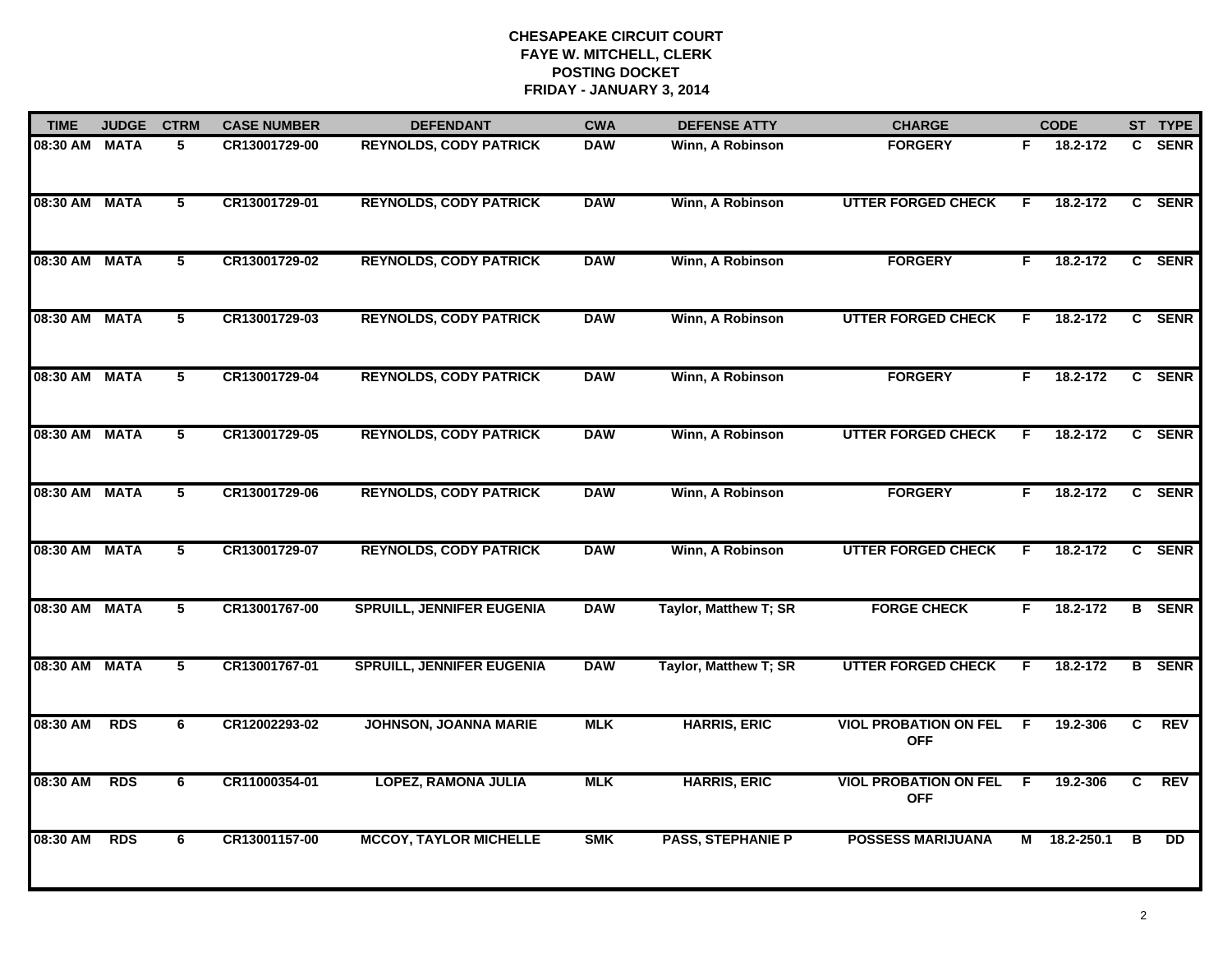| <b>TIME</b> | <b>JUDGE</b> | <b>CTRM</b>    | <b>CASE NUMBER</b> | <b>DEFENDANT</b>              | <b>CWA</b> | <b>DEFENSE ATTY</b>       | <b>CHARGE</b>                                    |    | <b>CODE</b>    |    | ST TYPE       |
|-------------|--------------|----------------|--------------------|-------------------------------|------------|---------------------------|--------------------------------------------------|----|----------------|----|---------------|
| 08:30 AM    | <b>RDS</b>   | 6              | CR13001157-01      | <b>MCCOY, TAYLOR MICHELLE</b> | <b>SMK</b> | <b>PASS, STEPHANIE P</b>  | <b>SUSP O/L</b>                                  |    | M B.46.2-301   | S. | DD            |
| 08:30 AM    | <b>RDS</b>   | 6              | CR13001188-00      | <b>MCCRACKEN, DONALD J</b>    | <b>SMK</b> | <b>PASS, STEPHANIE P</b>  | <b>TRESPASSING</b>                               | М  | 46-135         | S. | <b>UA</b>     |
| 08:30 AM    | <b>RDS</b>   | 6              | CR13001630-00      | SMITH, KRISTEN JENELLE        | <b>MLK</b> | Taylor, Matthew T; SR     | <b>PETIT LARCENY: 3RD +</b><br><b>OFFENSE</b>    | F. | 18.2-96        |    | <b>B</b> SENR |
| 09:30 AM    | <b>JWB</b>   | $\overline{2}$ | CR13001837-02      | <b>ATKINS, ANTOINE JEROME</b> |            |                           | <b>VIOL PROBATION ON FEL</b><br><b>OFF</b>       | F. | 19.2-306       |    | C ADAT        |
| 09:30 AM    | <b>JWB</b>   | $\mathbf{2}$   | CR10001290-01      | <b>BANKS, ANDRET</b>          |            | <b>BANKS, ANDRE T; JR</b> | <b>VIOL PROBATION ON FEL</b><br><b>OFF</b>       | F. | 19.2-306       |    | C ADAT        |
| 09:30 AM    | <b>JWB</b>   | $\mathbf{2}$   | CR13002453-00      | <b>BUSH, NICHOLE RENE</b>     |            | <b>ROBINSON, TREVOR J</b> | <b>SUSP O/L</b>                                  |    | M B.46.2-301   |    | S ADAT        |
| 09:30 AM    | <b>JWB</b>   | $\overline{2}$ | CR13002453-01      | <b>BUSH, NICHOLE RENE</b>     |            | <b>ROBINSON, TREVOR J</b> | <b>FTA WARRANT</b>                               | М  | 19.2-128       |    | <b>B</b> ADAT |
| 09:30 AM    | <b>JWB</b>   | $\overline{2}$ | CR13002587-00      | <b>BUSH, NICHOLE RENE</b>     |            | <b>ROBINSON, TREVOR</b>   | <b>SUSP O/L</b>                                  |    | M B.46.2-301   |    | S ADAT        |
| 09:30 AM    | <b>JWB</b>   | $\overline{2}$ | CR12001935-00      | <b>CARTER, DAUNTE O'BRIEN</b> | <b>TNH</b> | <b>KARLE, KIMBERLY</b>    | <b>EMBEZZLEMENT</b>                              | F  | 18.2-111       |    | C ADAT        |
| 09:30 AM    | <b>JWB</b>   | $\overline{2}$ | CR12001935-01      | <b>CARTER, DAUNTE O'BRIEN</b> | <b>TNH</b> | <b>KARLE, KIMBERLY</b>    | <b>CONTEMPT FTA-TRIAL</b>                        | М  | 18.2-456       |    | C ADAT        |
| 09:30 AM    | <b>JWB</b>   | $\overline{2}$ | CR13000268-00      | <b>FREDRICK, SCOTT</b>        | CLB        | <b>WINN, A ROBINSON</b>   | <b>UNLAWFUL WOUNDING</b>                         | F  | 18.2-51        | C  | <b>WC</b>     |
| 09:30 AM    | <b>JWB</b>   | $\overline{2}$ | CR13002411-00      | <b>LEWIS, MAJIED</b>          | <b>ASA</b> |                           | <b>PWID MARIJUANA</b>                            |    | $F$ 18.2-248.1 |    | <b>B</b> ADAT |
| 09:30 AM    | <b>JWB</b>   | $\overline{2}$ | CR13002411-01      | <b>LEWIS, MAJIED</b>          | <b>ASA</b> |                           | <b>OBST JUSTICE: ARREST BY F</b><br><b>FORCE</b> |    | 18.2-460       |    | <b>B</b> ADAT |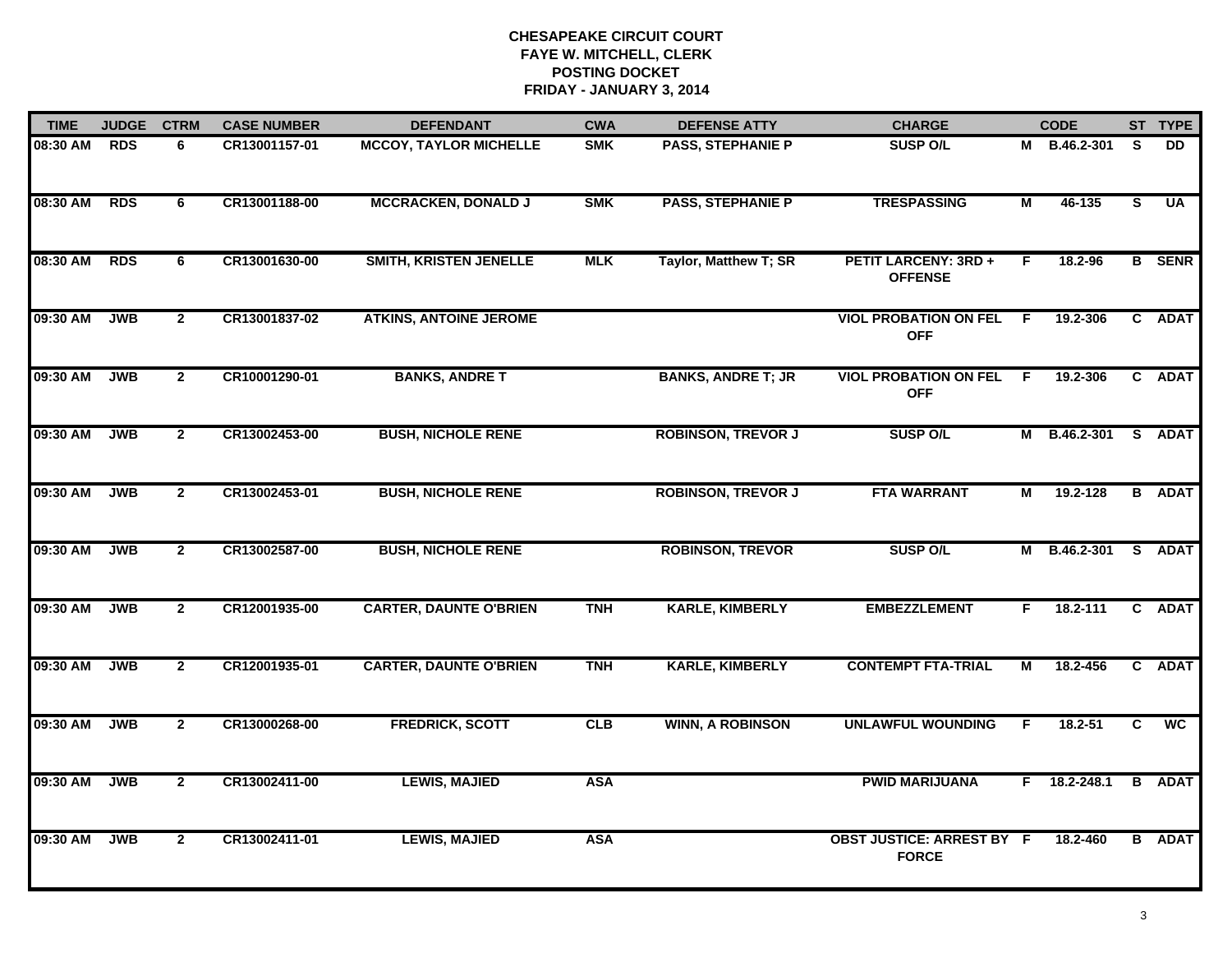| <b>TIME</b> | <b>JUDGE</b> | <b>CTRM</b>    | <b>CASE NUMBER</b> | <b>DEFENDANT</b>                  | <b>CWA</b> | <b>DEFENSE ATTY</b>   | <b>CHARGE</b>                              |                | <b>CODE</b>   |   | ST TYPE       |
|-------------|--------------|----------------|--------------------|-----------------------------------|------------|-----------------------|--------------------------------------------|----------------|---------------|---|---------------|
| 09:30 AM    | <b>JWB</b>   | $\mathbf{2}$   | CR13002411-02      | <b>LEWIS, MAJIED</b>              | <b>ASA</b> |                       | <b>ELUDE</b>                               | F.             | 46.2-817B     | C | <b>ADAT</b>   |
| 09:30 AM    | <b>JWB</b>   | $\overline{2}$ | CR13002411-03      | <b>LEWIS, MAJIED</b>              |            |                       | <b>FAIL TO ID</b>                          | $\overline{M}$ | 46-209        |   | <b>B</b> ADAT |
| 09:30 AM    | <b>JWB</b>   | $\overline{2}$ | CR09001139-01      | <b>TURNER, FREDERICK GASTON</b>   |            |                       | <b>VIOL PROBATION ON FEL</b><br><b>OFF</b> | E              | 19.2-306      |   | C ADAT        |
| 09:30 AM    | <b>JWB</b>   | $\mathbf{2}$   | CR12002425-03      | <b>WALLACE, CHRISTOPHER PAUL</b>  |            |                       | <b>VIOL PROBATION ON FEL</b><br><b>OFF</b> | -F             | 19.2-306      |   | C ADAT        |
| 10:00 AM    | <b>JWB</b>   | $\mathbf{3}$   | CR13002378-00      | <b>EVINS, PATRICK ALTO</b>        | <b>KAR</b> | Taylor, Matthew T; SR | <b>MALICIOUS WOUNDING</b>                  | F.             | $18.2 - 51$   |   | C TRYL        |
| 10:00 AM    | <b>JWB</b>   | $\mathbf{3}$   | CR13002533-00      | <b>HARRIS, JAMES TAYLOR</b>       | <b>CEE</b> | Taylor, Matthew T; SR | <b>STATUTORY BURGLARY</b>                  | F              | 18.2-91       |   | <b>B</b> PLEA |
| 10:00 AM    | <b>JWB</b>   | $\mathbf{3}$   | CR13002561-00      | <b>JOHNSON, DON FITZGERALD</b>    | <b>CEE</b> | Reveley, H. K.; Jr.   | <b>VIOL PROBATION ON FEL</b><br><b>OFF</b> | F.             | 19.2-306      |   | C BOND        |
| 10:00 AM    | <b>JWB</b>   | 3              | CR13002280-00      | JOHNSON, JAVONTE ALEXANDER        | <b>KAR</b> | Jones, David L        | <b>MALICIOUS WOUNDING</b>                  | F              | $18.2 - 51$   |   | C BOND        |
| 10:00 AM    | <b>JWB</b>   | $\mathbf{3}$   | CR13002280-01      | <b>JOHNSON, JAVONTE ALEXANDER</b> | <b>KAR</b> | Jones, David L        | <b>MALICIOUS WOUNDING</b>                  | F              | $18.2 - 51$   |   | C BOND        |
| 10:00 AM    | <b>JWB</b>   | $\mathbf{3}$   | CR13002280-02      | <b>JOHNSON, JAVONTE ALEXANDER</b> | <b>KAR</b> | Jones, David L        | <b>USE FIREARM IN FEL</b>                  | F.             | $18.2 - 53.1$ |   | C BOND        |
| 10:00 AM    | <b>JWB</b>   | $\mathbf{3}$   | CR13002280-03      | JOHNSON, JAVONTE ALEXANDER        | <b>KAR</b> | Jones, David L        | <b>USE FIREARM IN FEL</b>                  | F.             | $18.2 - 53.1$ |   | C BOND        |
| 10:00 AM    | <b>JWB</b>   | $\mathbf{3}$   | CR13001266-00      | <b>MILLER, SHAWN MICHAEL</b>      | <b>KAR</b> | Martin, Terence P.    | <b>CREDIT CARD FRAUD</b>                   | F.             | 18.2-195      |   | <b>B</b> PLEA |
| 10:00 AM    | <b>JWB</b>   | $\mathbf{3}$   | CR13001266-01      | <b>MILLER, SHAWN MICHAEL</b>      | <b>KAR</b> | Martin, Terence P.    | <b>CREDIT CARD THEFT</b>                   | F.             | 18.2-192      |   | <b>B</b> PLEA |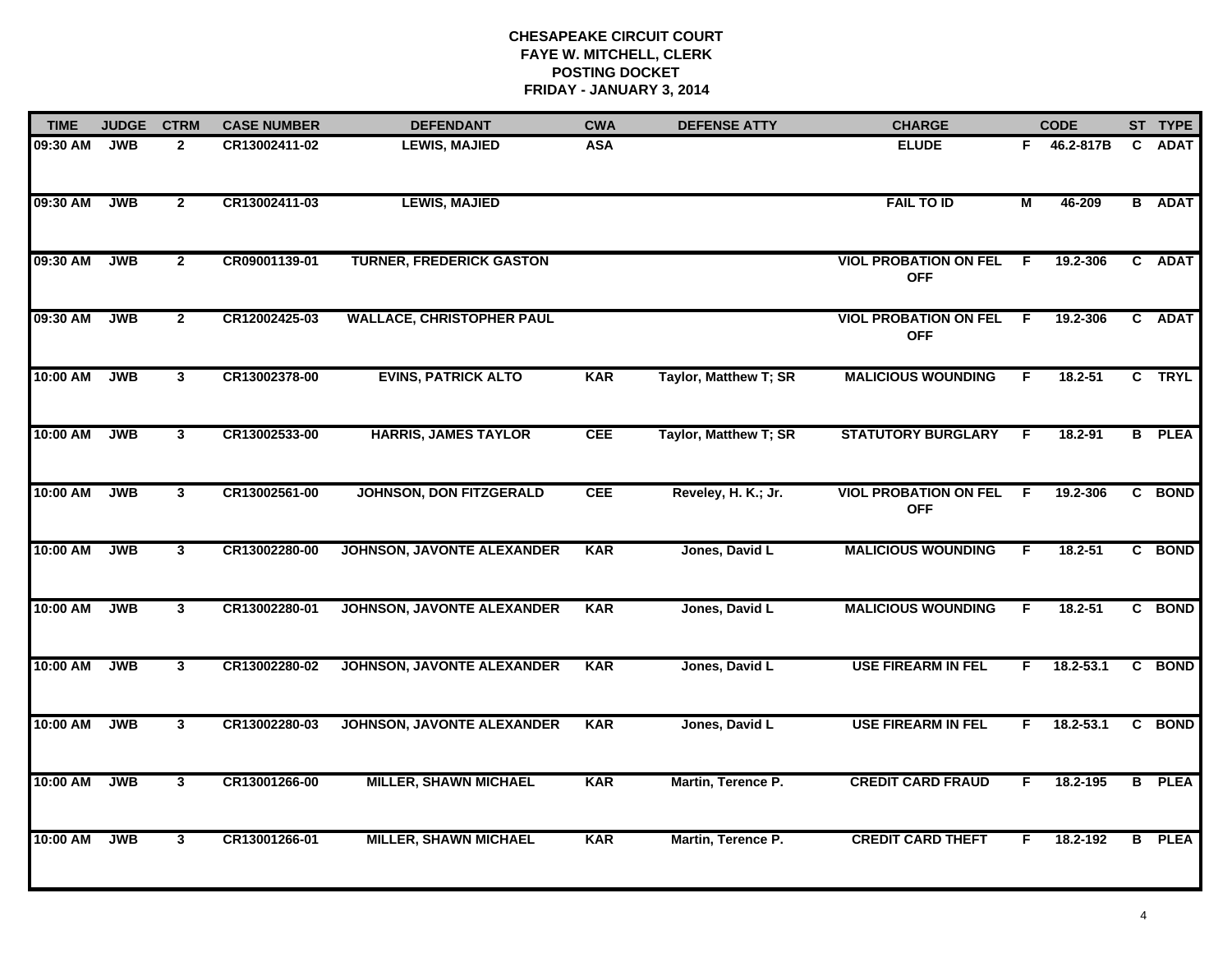| <b>TIME</b> | <b>JUDGE</b> | <b>CTRM</b>             | <b>CASE NUMBER</b> | <b>DEFENDANT</b>               | <b>CWA</b> | <b>DEFENSE ATTY</b>          | <b>CHARGE</b>                                |              | <b>CODE</b>          |   | ST TYPE       |
|-------------|--------------|-------------------------|--------------------|--------------------------------|------------|------------------------------|----------------------------------------------|--------------|----------------------|---|---------------|
| 10:00 AM    | <b>JWB</b>   | 3                       | CR13001266-02      | <b>MILLER, SHAWN MICHAEL</b>   | <b>KAR</b> |                              | <b>DISOBEY JUDGEMENT:</b><br><b>CONTEMPT</b> | м            | 18.2-456             |   | <b>SC</b>     |
| 10:00 AM    | <b>EPG</b>   | $\overline{\mathbf{4}}$ | CR13002451-00      | <b>ALLEN, JEFFREY</b>          | <b>SMK</b> | DORR, P                      | <b>FAIL TO YIELD ON LEFT</b><br><b>TURN</b>  | $\mathbf{I}$ | 46.2-825             |   | S TRYL        |
| 10:00 AM    | <b>EPG</b>   | $\overline{\mathbf{4}}$ | CR13002477-00      | <b>BELL, TIMOTHY WAYNE</b>     | <b>SMK</b> |                              | <b>FAIL TO OBEY HIGHWAY</b><br><b>SIGN</b>   |              | 46.2-830             |   | S TRYL        |
| 10:00 AM    | <b>EPG</b>   | 4                       | CR13002520-00      | <b>COOPER, BENNIE B</b>        | <b>SMK</b> |                              | <b>NO CITY LIC/DOG</b>                       | М            | 10-62                |   | S TRYL        |
| 10:00 AM    | <b>EPG</b>   | $\overline{\mathbf{4}}$ | CR13002455-00      | <b>EMERY, DAVID MICHAEL</b>    | <b>SMK</b> | <b>HARRIS, ERIC</b>          | DRIVING ON SUSPEND O/L                       | M            | B.46.2-301           | B | <b>TRYL</b>   |
| 10:00 AM    | <b>EPG</b>   | $\overline{\mathbf{4}}$ | CR13002455-01      | <b>EMERY, DAVID MICHAEL</b>    | <b>SMK</b> | <b>HARRIS, ERIC</b>          | <b>ALT LIC PLATES</b>                        |              | M 46.2-613(2) S TRYL |   |               |
| 10:00 AM    | <b>EPG</b>   | 4                       | CR13002455-02      | <b>EMERY, DAVID MICHAEL</b>    | <b>SMK</b> | <b>HARRIS, ERIC</b>          | <b>EXP TAGS</b>                              |              | 46.2-646             |   | S TRYL        |
| 10:00 AM    | <b>EPG</b>   | $\overline{\mathbf{4}}$ | CR13001860-00      | <b>FERGUSON, CARLA DENISE</b>  | <b>SMK</b> | <b>RENNINGER, NICHOLAS D</b> | <b>DAMAGE PROPERTY</b>                       | М            | 46-131               |   | <b>B</b> TRYL |
| 10:00 AM    | <b>EPG</b>   | 4                       | CR11003229-02      | <b>HENDERSON, DEREK BLAKE</b>  | <b>SNS</b> | <b>Mason, Sharon Butler</b>  | <b>CONTEMPT-FTC ASAP</b>                     | М            | 18.2-456             |   | C BOND        |
| 10:00 AM    | <b>EPG</b>   | 4                       | CR13001714-00      | <b>KUZMICH, JOHN NATHANIEL</b> | <b>SMK</b> | <b>HOLDER, W JOSHUA; SR</b>  | <b>SUSP O/L</b>                              |              | M B.46.2-301         |   | C TRYL        |
| 10:00 AM    | <b>EPG</b>   | $\overline{\mathbf{4}}$ | CR13001714-01      | <b>KUZMICH, JOHN NATHANIEL</b> | <b>SMK</b> | <b>HOLDER, W JOSHUA; SR</b>  | <b>CAPIAS: FTA 3/19/13</b>                   | М            | 18.2-456             |   | C TRYL        |
| 10:00 AM    | <b>EPG</b>   | $\overline{\mathbf{4}}$ | CR13001714-02      | <b>KUZMICH, JOHN NATHANIEL</b> | <b>SMK</b> | <b>HOLDER, W JOSHUA</b>      | <b>DEF EQUIP</b>                             |              | 46.2-1003            |   | C TRYL        |
| 10:00 AM    | <b>EPG</b>   | 4                       | CR13001714-03      | <b>KUZMICH, JOHN NATHANIEL</b> | <b>SMK</b> | <b>HOLDER, W JOSHUA</b>      | <b>CAPIAS: FTA TRIAL</b>                     | М            | 18.2-456             | C | CAP           |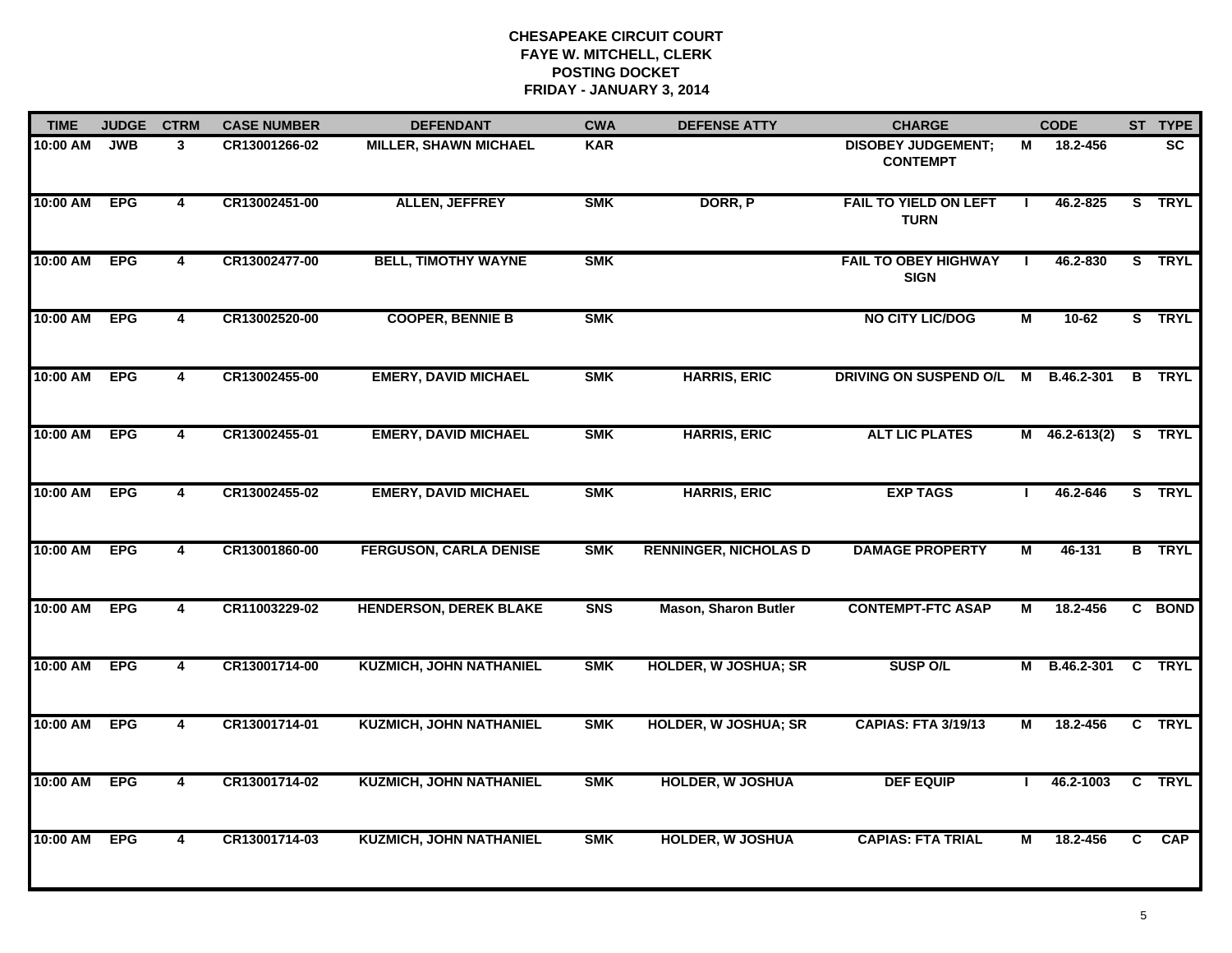| <b>TIME</b> | <b>JUDGE</b><br><b>CTRM</b> |                         | <b>CASE NUMBER</b> | <b>DEFENDANT</b>                   | <b>CWA</b> | <b>DEFENSE ATTY</b>     | <b>CHARGE</b>                                   | <b>CODE</b>    |                     | ST TYPE       |
|-------------|-----------------------------|-------------------------|--------------------|------------------------------------|------------|-------------------------|-------------------------------------------------|----------------|---------------------|---------------|
| 10:00 AM    | <b>EPG</b>                  | 4                       | CR13002251-00      | <b>LONG, TACORRA SHARELLE</b>      | <b>SMK</b> | Kuligowski, Monte E.    | <b>ASSAULT &amp; BATTER-</b><br><b>JUVENILE</b> | М              | 46-3                | <b>B</b> TRYL |
| 10:00 AM    | <b>EPG</b>                  | $\overline{\mathbf{4}}$ | CR13002481-00      | <b>MARINER, SHARROD DE' SAILES</b> | <b>SMK</b> |                         | <b>UNINSURED VEHICLE</b>                        |                | M A.46.2-707 S TRYL |               |
| 10:00 AM    | <b>EPG</b>                  | $\overline{\mathbf{4}}$ | CR13002481-01      | <b>MARINER, SHARROD DE' SAILES</b> | <b>SMK</b> |                         | <b>DISREGARD STOP SIGN</b>                      |                | 46.2-821            | S TRYL        |
| 10:00 AM    | <b>EPG</b>                  | 4                       | CR13002521-00      | <b>MILLS, HASHEED ALI</b>          | <b>SMK</b> | <b>HOLDER, W JOSHUA</b> | <b>CA/FTC/CCA</b>                               |                | M 19.2-303.3        | <b>B</b> TRYL |
| 10:00 AM    | <b>RDS</b>                  | 6                       | CR13002476-00      | <b>ASKEW, ANDREW EARL</b>          | <b>ASA</b> |                         | <b>FAIL TO OBEY HIGHWAY</b><br><b>SIGN</b>      |                | 46.2-830            | S TRYL        |
| 10:00 AM    | <b>RDS</b>                  | 6                       | CR13001918-00      | <b>AUGUSTINE, RACQUEL GIPA</b>     | <b>ASA</b> | <b>BALLARD, MARTIN</b>  | <b>DUI 1ST</b>                                  |                | M A.18.2-266        | <b>B</b> TRYL |
| 10:00 AM    | <b>RDS</b>                  | 6                       | CR13002599-00      | <b>BRAMWELL, TERRY LEE</b>         | <b>ASA</b> | Winn, A Robinson        | <b>FALSE STATEMENT TO</b><br><b>POLICE</b>      | $\overline{M}$ | 18.2-460            | <b>B</b> TRYL |
| 10:00 AM    | <b>RDS</b>                  | 6                       | CR13002454-00      | <b>CLAPP, STEVEN M</b>             | <b>ASA</b> | PETTREY, K              | <b>RECKLESS DRIVING</b><br><b>PARKING LOT</b>   |                | M A.46.2-864 S TRYL |               |
| 10:00 AM    | <b>RDS</b>                  | 6                       | CR13002328-00      | <b>COX, LISA LE'TANYA</b>          | <b>ASA</b> |                         | 53/35 SP                                        |                | G.46.2-875 S TRYL   |               |
| 10:00 AM    | <b>RDS</b>                  | 6                       | CR13002456-00      | <b>FORTNER, WALTER STUART</b>      | <b>ASA</b> |                         | <b>PROHIBITED PARKING</b>                       | Т.             | $74 - 243$          | S TRYL        |
| 10:00 AM    | <b>RDS</b>                  | 6                       | CR13002519-00      | <b>HUTCHINS, JOSHUA</b>            | <b>ASA</b> | <b>HOLDER, W JOSHUA</b> | <b>POSS OF MARIJUANA</b>                        |                | M 18.2-250.1        | S TRYL        |
| 10:00 AM    | <b>RDS</b>                  | 6                       | CR13002484-00      | <b>JONES, WAYNE TONY</b>           | <b>ASA</b> | <b>TITTER, JENNIFER</b> | <b>ASSAULT &amp; BATTER</b>                     | M              | $46 - 3$            | <b>B</b> TRYL |
| 10:00 AM    | <b>RDS</b>                  | 6                       | CR13002480-00      | <b>LOUCKS, JASON MICHAEL</b>       | <b>ASA</b> |                         | <b>FAIL TO OBEY HIGHWAY</b><br><b>SIGN</b>      |                | 46.2-830            | S TRYL        |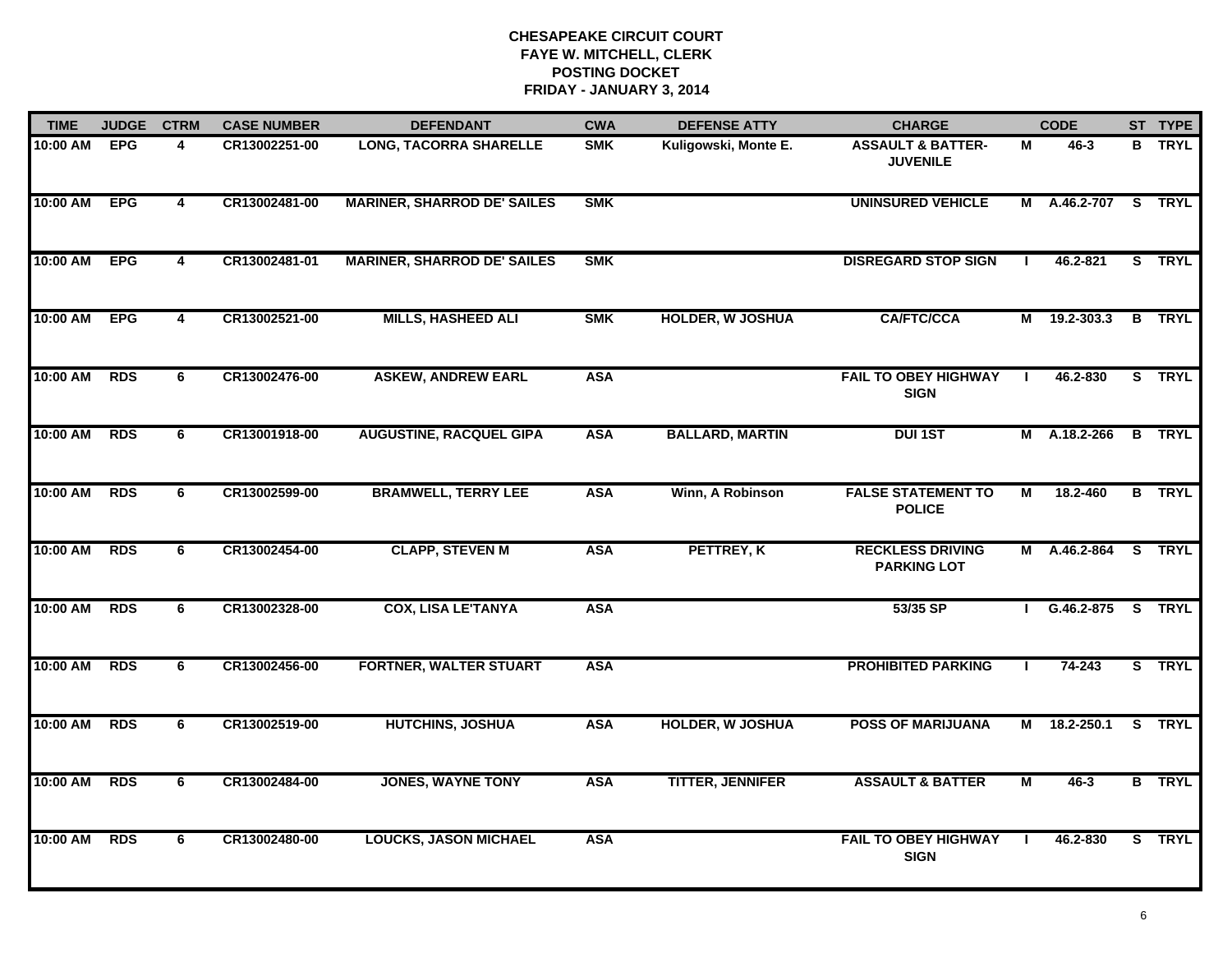| <b>TIME</b> | <b>JUDGE</b> | <b>CTRM</b> | <b>CASE NUMBER</b> | <b>DEFENDANT</b>                   | <b>CWA</b> | <b>DEFENSE ATTY</b>     | <b>CHARGE</b>                               |   | <b>CODE</b> | <b>ST</b> | <b>TYPE</b> |
|-------------|--------------|-------------|--------------------|------------------------------------|------------|-------------------------|---------------------------------------------|---|-------------|-----------|-------------|
| 10:00 AM    | <b>RDS</b>   | 6           | CR13002236-00      | PAYNTER, KELLI MARIE               | <b>ASA</b> |                         | <b>EXP INSP</b>                             |   | A.46.2-1158 | s         | <b>TRYL</b> |
| 10:00 AM    | <b>RDS</b>   | 6           | CR13002236-01      | <b>PAYNTER, KELLI MARIE</b>        | <b>ASA</b> |                         | <b>REVOKED O/L</b>                          | М | B.46.2-301  | B         | <b>TRYL</b> |
| 10:00 AM    | <b>RDS</b>   | 6           | CR13002516-00      | <b>PLACE, TERSHANE A</b>           | <b>ASA</b> |                         | <b>ILLEGAL INSPECTION</b><br><b>STICKER</b> | М | 46.2-1173   | В         | <b>TRYL</b> |
| 10:00 AM    | <b>RDS</b>   | 6           | CR13002516-01      | <b>PLACE, TERSHANE A</b>           | <b>ASA</b> |                         | <b>FTA-ADAT</b>                             | М | 18.2-456    | B         | <b>TRYL</b> |
| 10:00 AM    | <b>RDS</b>   | 6           | CR13002624-00      | <b>STORM, CONNER STEPHEN JAMES</b> | <b>ASA</b> | <b>WEGMAN, R</b>        | <b>POSS MARIJUANA</b>                       | М | 18.2-250.1  | S.        | <b>TRYL</b> |
| 10:00 AM    | <b>RDS</b>   | 6           | CR13002013-00      | <b>TAYLOR, RYAN ROBERT</b>         | <b>ASA</b> | <b>HOLDER, W JOSHUA</b> | POSS MARIJUANA;1ST OFF M                    |   | 18.2-250.1  | S.        | TRYL        |